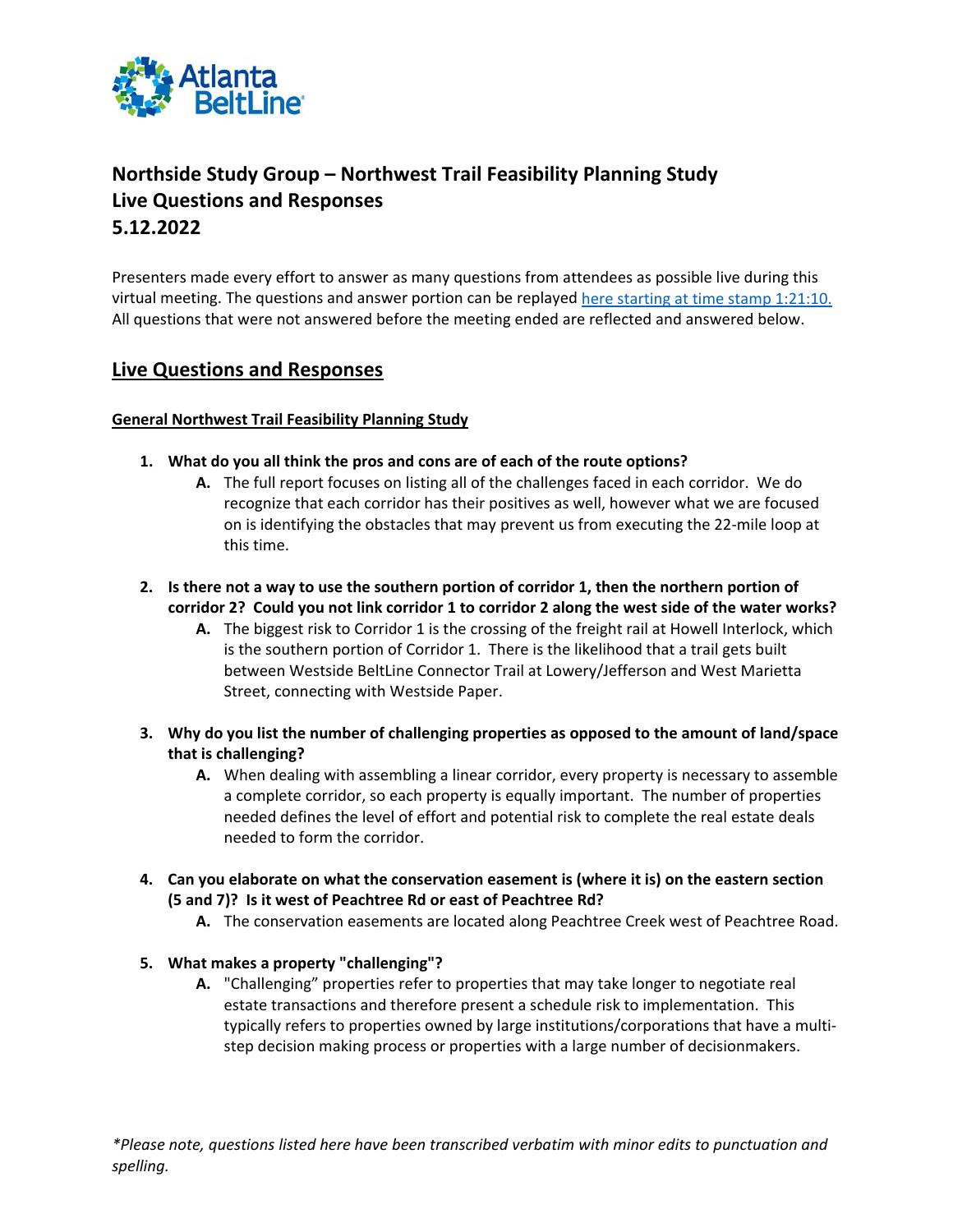

- **6. Did I hear about an option of crossing Peachtree at grade? Doesn't sound like a good option.**
	- **A.** We have not eliminated crossing Peachtree Road at grade at this time. If that particular corridor becomes a priority corridor the next phase of work / investigation will be alternatives to that crossing.
- **7. Parking for the Peachtree Hills portion -- is there an area you'd delegate to parking. For example, there's some real estate and parking area adjacent to the creek beneath the bridge. Would you consider that area?**
	- **A.** Typically, designated parking areas for the trail have not been considered. History has shown that most trail users live within close proximity to the trail and that the demand for parking from those that travel by car does not create a burden on surrounding existing infrastructure. ABI has not previously spent its limited resources on parking, as there is already significant existing parking availability within walking distance of the BeltLine corridor in all four quadrants. If there is a concern that Peachtree Hills would be overrun with people driving to the BeltLine, ATLDOT has a resident-only parking program that the community could consider; concerns about parking have been voiced all around the BeltLine previously, but even after a trail is opened, the concerns were never realized.
- **8. No mention of the "other" crossing of Peachtree Creek connecting to Armour Yards. What is the timeline for that?**
	- **A.** The Northeast Trail will also cross over Peachtree Creek and CSX railroad and connect Armour-Ottley district with Peachtree Hills and the Northwest Trail, as well as spur trails to PATH400 and MARTA Lindbergh. This project is currently in preliminary design and is expected to begin construction in Summer/Fall 2024.
- **9. For private properties that would be adjacent to the beltline are access points maintained by the beltline or the private property? Example, if there was an access point on corridor 7 to Biscayne Dr would that be constructed and maintained by ABI or the HOA.**
	- A. Trail connections to public rights of way that are constructed as part of the larger trail project are ultimately maintained by the City of Atlanta. ABI does have a private access program where adjacent property owners can construct and maintain access to the trail at their own expense if conditions permit a safe connection point.
- **10. For corridor 3 and 4 you mentioned changes to Harper Street. What kind of changes? What would that look like?**
	- **A.** Northwest Trail within the Harper Street Right-of-Way was envisioned to be a side path to the street, with a landscape buffer between traffic and trail users.
- **11. Can you share more information on the status of the section through the Hemphill water treatment plant? It doesn't look like this is an 'implementation segment' but looks like the only path to connect corridor 3 and 5.**
	- **A.** The trail segment identified at the Hemphill Water Treatment Facility is a proposed implementation segment as part of Corridor 2, but requires additional coordination with the Department of Watershed Management.

*\*Please note, questions listed here have been transcribed verbatim with minor edits to punctuation and spelling.*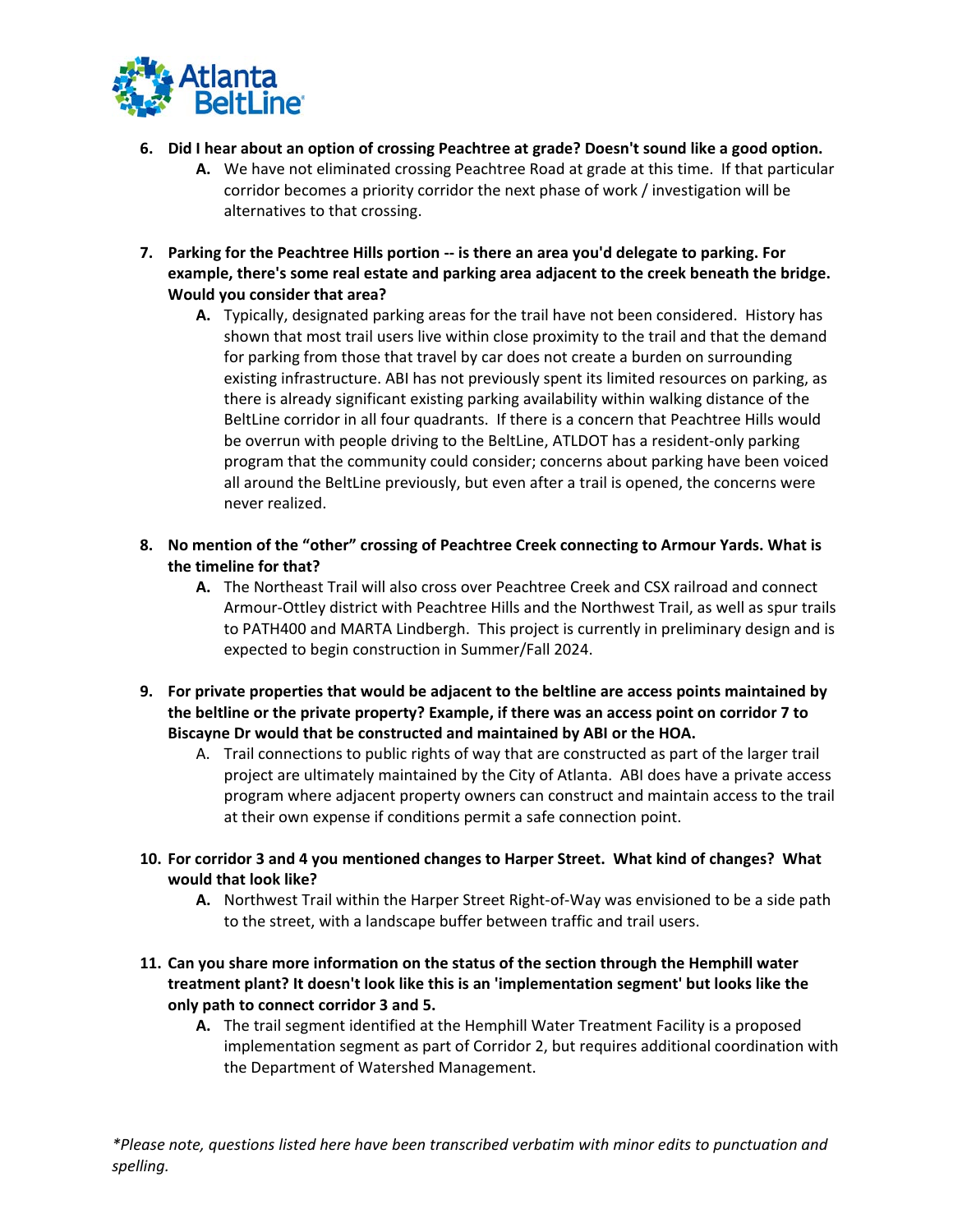

- **12. What is AURA? Opportunities for strategic short spurs connecting corridors that fall slightly out of corridor, but have value to connect?**
	- **A.** Atlanta Urban Redevelopment Agency (AURA) is the entity that issued the bonds based on the revenue from the Special Services District incremental property tax proceeds.
- **13. Have you looked at the length of the 2 forks of Peachtree Creek? You can't just look at the immediate area of the creek. Peachtree Creek has a huge watershed and collects a huge amount of water.**
	- **A.** A hydrological analysis was beyond the scope of this effort, but would be performed within the concept development and preliminary design phases of the Northwest Trail. Also, other trail partners are looking at the North Fork and South Fork to see how to add to the regional trail network.
- **14. Will there be a quote provided for Corridor 1 even though Corridor 2 has been prioritized?**
	- **A.** At this time, we have prioritized Corridor 2 and we will not be revisiting Corridor 1 unless something surfaces that makes Corridor 2 an improbability.
- **15. It appears that corridor 2 has a portion that runs along the same rail line as corridor 6. Maybe that's just the way the map looks, but what is the difference between making that happen for corridor 2 vs corridor 6?**
	- **A.** Corridor 2 crosses a railroad via a bridge condition, which is permitted by the railroad provided certain guidelines are followed, and then runs outside of railroad right-of-way. Corridor 6 was investigated as a parallel condition, at-grade and within the railroad right-of-way. ABI believes that a design solution can be found to allow this to occur safely, but the railroad is concerned with the liability of someone getting on the tracks.
- **16. Where 5, 6 and 7 cross Peachtree Creek into the flood plain, there is a sewer line all the way to Kinsey Court which watershed management needs to maintain. There are portions less than 20 feet wide, total. How would this then be maintained as it would be under the path, and also what about stream buffer encroachment if it's less than 20' wide?**
	- **A.** It is expected that the Northwest Trail project will require stream buffer variances from the State of Georgia, but until we get into conceptual and preliminary design phases, we cannot quantify exactly where or how much. The project team is aware of the Watershed Management sewer infrastructure along Peachtree Creek and has been coordinating at a high level. Again, as our design efforts proceed, those conversations will deepen with knowledge and information.
- **17. You said on your Q&A to C7 that you do not have crime stats from ATL Path force, why not?**
	- **A.** Crime data and analysis is under the purview of the Atlanta Police Department.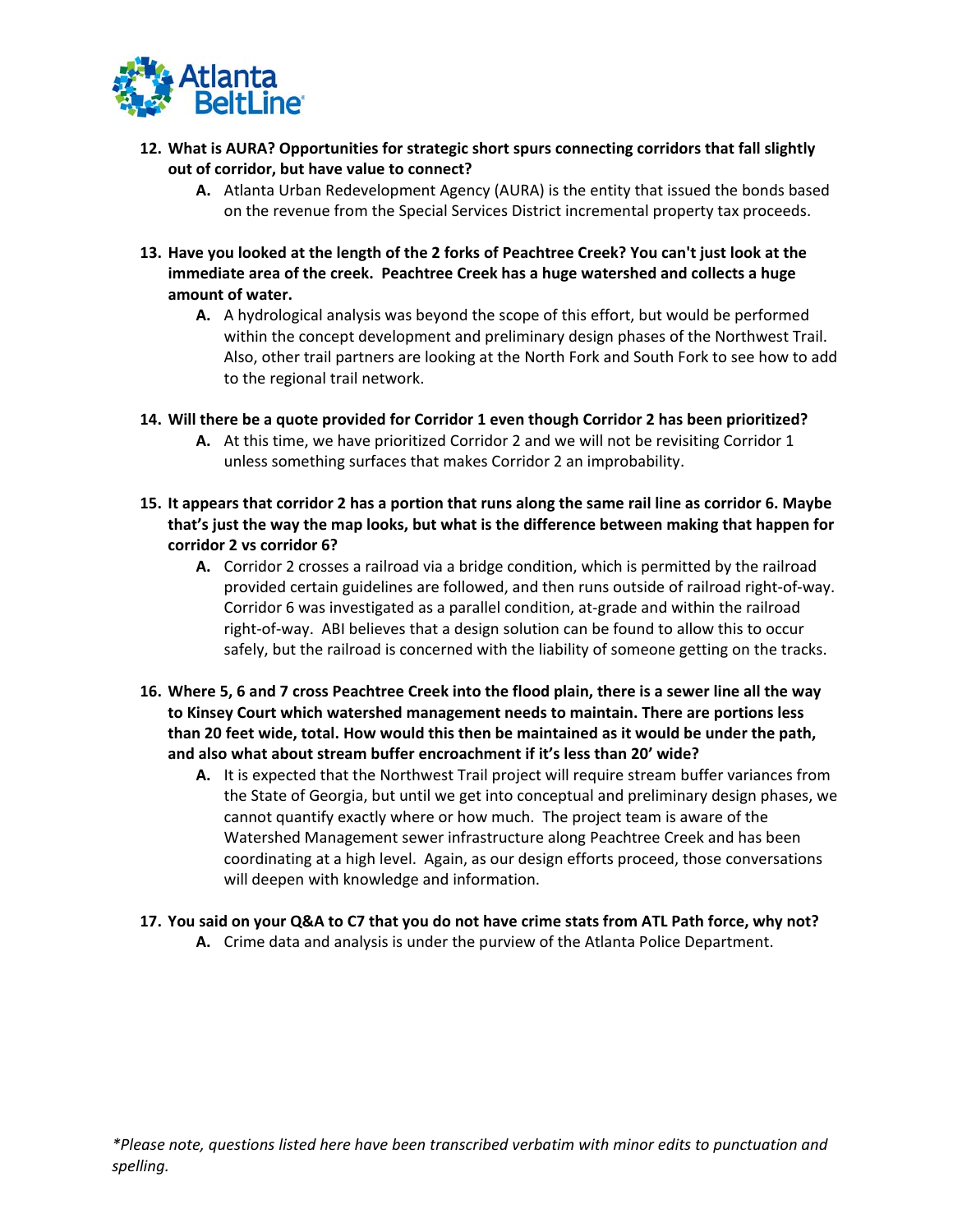

- **18. To be true to Gravel's original BL vision, there needs to be light rail to make the BL a serious alternative transportation corridor connecting people to jobs and education instead of just being a glorified, gentrification spurring sidewalk connecting people to \$8 tacos and \$12 drinks. Which one of these proposed corridors provides the best opportunity for future rail?**
	- **A.** The rail transit component of the Atlanta BeltLine remains the spine of the BeltLine program, but ABI needed to begin solving for the Northwest Trail. This Northwest Trail Feasibility Study was agnostic of future transit, knowing that a transit feasibility analysis would be forthcoming. Unfortunately, the More MARTA program does not include the northwest quadrant of the BeltLine.
- **19. A street without cars. Three feet from our back gates? Does that sound desirable for our community?**
	- **A.** While not setting out to intentionally harm anyone, ABI has continually acknowledged that there would be both positive and negative impacts associated with each of the proposed corridors identified. It is understood that not everyone is interested in living immediately adjacent to a trail, or a street, or a sidewalk, but similar conditions exist throughout the City that there is some level of desire for this condition.

## **Corridor 1**

- **20. If corridor #1 picks up before the end of current construction, doesn't that mean that current construction would not be the mainline trail in this scenario?**
	- **A.** The trail construction within Marietta Blvd would not be mainline BeltLine trail is Corridor 1 was prioritized, but would remain a wonderful connector trail within the network. However, Corridor 2 is being prioritized and would extend from the northern limit of the current construction (Huff Road) within Marietta Blvd.
- **21. Can you please explain the implementation process on segment 1? Shaun made it seem that the Eastern corridor will need further analysis before any further steps take place.**
	- **A.** Segment 1 is the portion of Corridors 5, 6, and 7 that all overlap, so we will move it forward into concept development and preliminary design. Once the divergent sections of Corridors 5, 6, and 7 are prioritized as Segment 2, the entirety of the NW Trail will have been identified.
- **22. Why is Corridor 1 an option given it would leave Westside segment 4 at Huff to an abrupt end?**
	- **A.** Corridor 1 was one of the original trails and transit corridors for the BeltLine. Also, there are other trail corridors that would have connected to it.
- **23. What happens with all of the estimate's ABI already has for Corridor 1? This route is also the most accessible to all that's going in at West Midtown.**
	- **A.** The estimates were valuable to the analysis and will be kept on file for future use if corridor 2 does not come to fruition after further study.

*\*Please note, questions listed here have been transcribed verbatim with minor edits to punctuation and spelling.*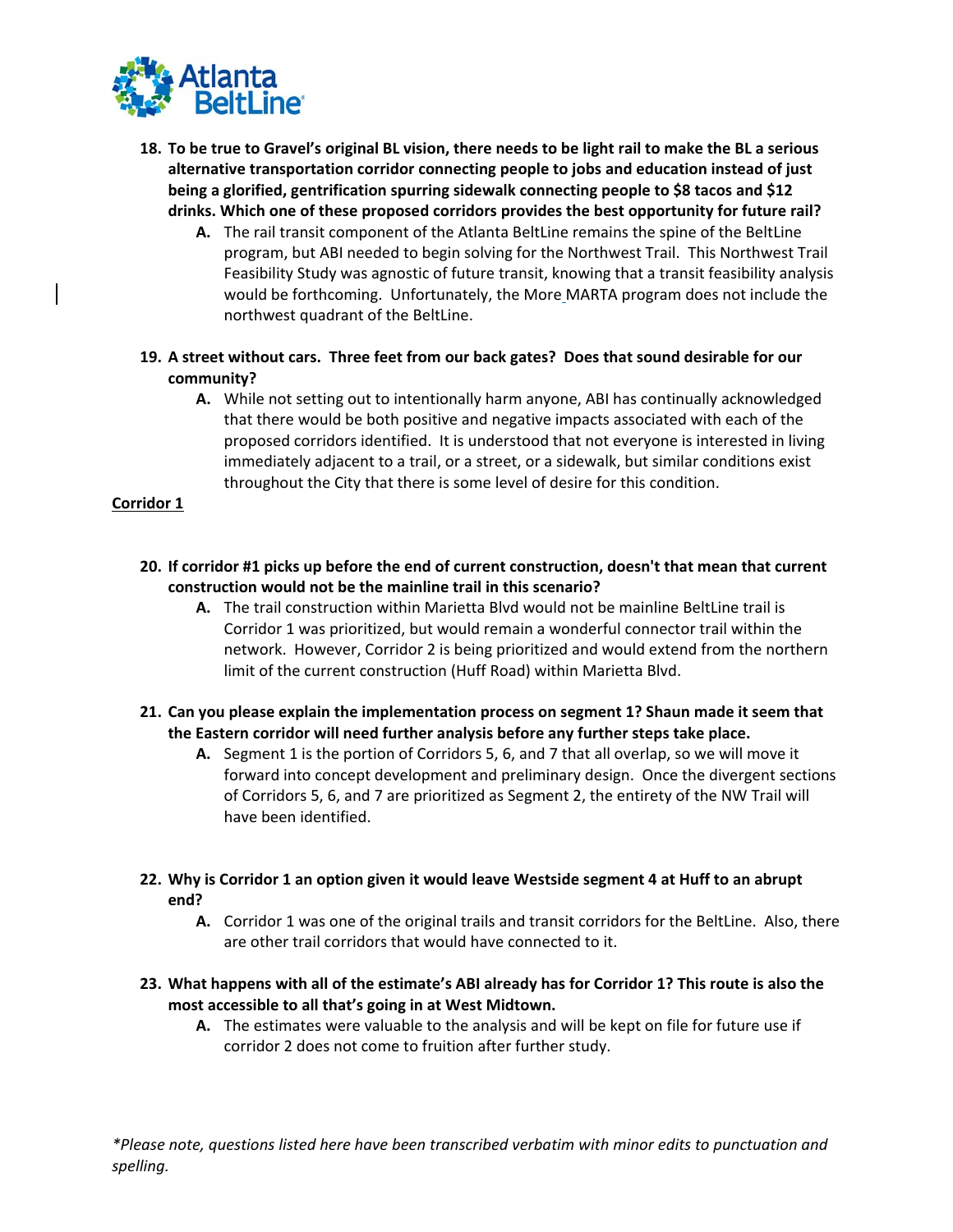

- **24. Is the southern portion of corridor 1 going to be built regardless, due to an existing agreement with QTS?**
	- **A.** Hopefully. ABI is working to deliver the BeltLine mainline and also seeks for the regional trail network to expand and connect to it. A spur trail following the southern portion of Corridor 1 would most likely tie into the Westside Paper sidewalk at West Marietta Street. ABI does have an easement from QTS, north of Jefferson Street, in addition to owning the old railroad spur at the eastern edge of the QTS property.

## **Corridor 2**

# **25. Will we have a meeting on Corridor 2 before August?**

**A.** At this time, we do not anticipate a meeting on Corridor 2 before August.

# **Corridor 7**

- **26. For some reason, most of the time when you reach a slide about Corridor 7, you gloss over the conversation and say "next slide". The impacted landowners have asked for an in-person meeting with you. May we arrange that? Thank you.**
	- **A.** We have met with the Towngate Townhomes BOD in person and the broader Peachtree Memorial Drive community virtually. We will consider an in-person meeting prior to August.

## **27. How can you truly fit a path on Corridor 7 pathway by creek?**

**A.** While we did not prepare an engineering design, we performed some planning level analysis and believe that a narrowed BeltLine trail can fit between the creek bank and Townegate Townhomes.

## **Community Engagement**

- **28. How do we provide commentary on the accuracy of the slides?**
	- **A.** Please email any comments to [engage@atlbeltline.org.](mailto:engage@atlbeltline.org)
- **29. We are dealing with individuals' properties and their impact via the Beltline. What are your plans to maintain transparency and communicate these plans to those affected other than these meetings?**
	- **A.** We will continue to work with property owners and management companies to provide updates. The Study Group meetings have been recorded and are posted online at beltline.org/meetings. We will continue our outreach efforts as we move towards the August public meeting.

# **30. What about the community petition sent to you from Townegate Townehomes. Comments/response?**

**A.** We have received the petition and consider it to be helpful community feedback to the corridor options.

*\*Please note, questions listed here have been transcribed verbatim with minor edits to punctuation and spelling.*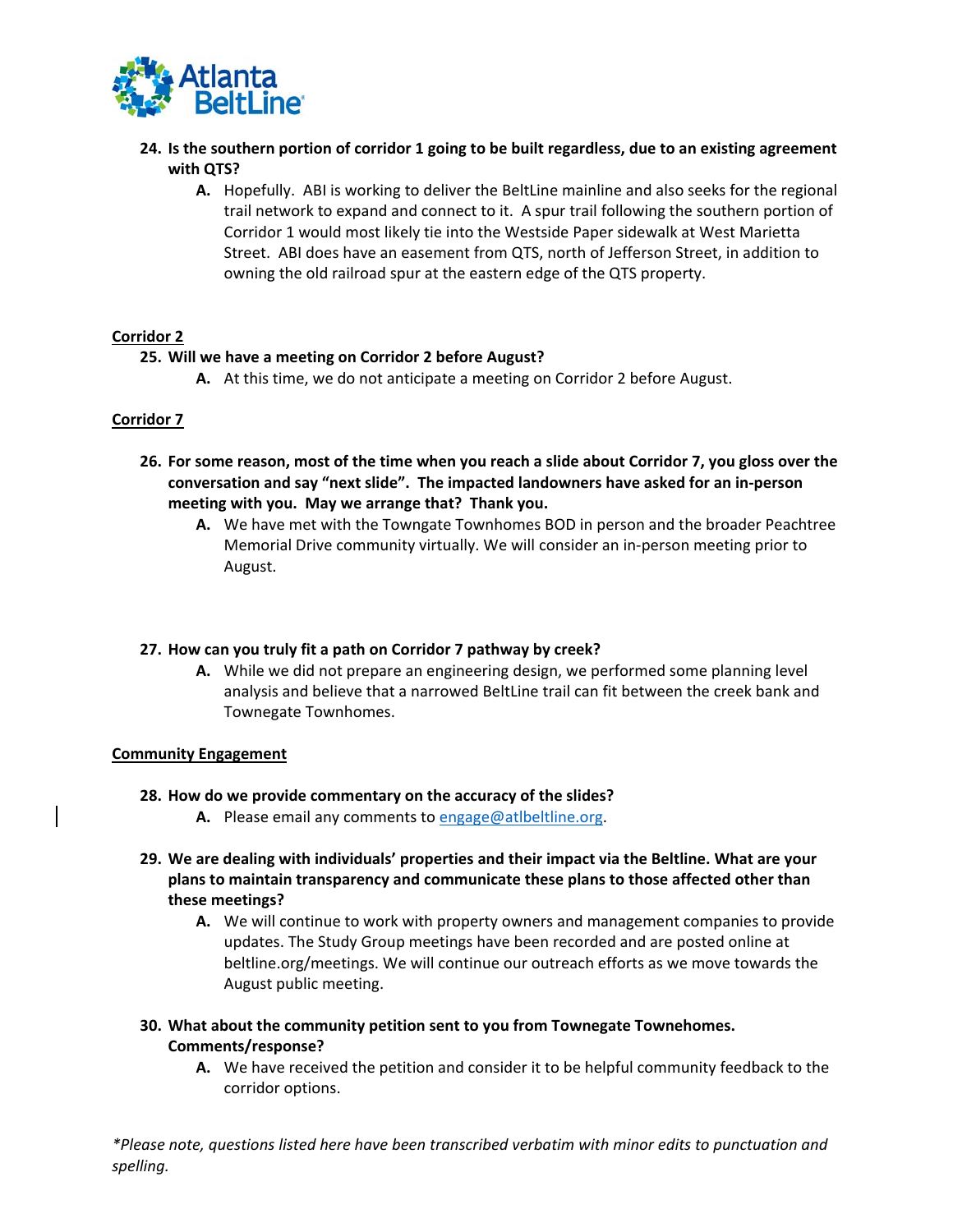

# **31. Are you going to acknowledge petitions?**

**A.** We have received the petition and consider it to be helpful community feedback to the corridor options.

## **32. Can meeting recordings be made available NOT on Facebook?**

- **A.** Facebook provides a simple way to maintain meeting recordings and make them available for the public. You do not need a Facebook account to access them.
- **33. Why was the petition that Townegate Residence signed not be considered or mentioned?**
	- **A.** We have received the petition and consider it to be helpful community feedback to the corridor options.

#### **Other**

- **34. How much of the money is going to Subarea 10 portion of the Beltline? When will that portion of the Beltline be completed? Seems like majority of the funds are going to the areas above Hunter Hills and Mozely Park.**
	- **A.** Westside Trail has been open for trail users along Mozley Park, as well as Hunter Hills south of Lena Street, since 2017. The extension of the Westside Trail from Lena Street to Jefferson Street is within the final design phase and we are expecting construction to begin January of 2023 depending on final Right of Way and easement procurement. The construction drawings are nearing completion, the drawings are in permitting, and funding is in place to complete this segment.
- **35. Please look at the Mountain to River trail on Atlanta Rd Marietta. 14 ft trail, 10-foot chain link and CSX right next to each other for years, why does CSX allow that and not in Buckhead? Money?**
	- **A.** That portion of the Mountain to River trail appears to be on publicly owned land versus in Buckhead the land is owned by the railroad.
- **36. Would a resident of Peachtree Hills who falls below the "very low" AMI income level and meets all of the qualifications for legacy property tax assistance be eligible or is it only for certain neighborhoods you have designated on the website? The Beltline plan shows it running through our backyards, so I assume we will have to bear a substantial increase in our property taxes. How will you help Peachtree Hills and other residents who just want to stay in our homes?**
	- **A.** The Legacy Resident Retention Program (LRRP) currently covers four BeltLine Subareas (9,10,1, and 2), which include homeowners within Simpson/Hollowell, Upper Marietta/Westside Park, RDA/Cascade, and The Heritage Communities of South Atlanta. ABI and ABP launched this pilot program in 2021 with the help of a consultant, APD Urban. APD Urban is currently working with the City of Atlanta to develop a similar program that would serve homeowners in other areas of the city. In addition, ABI is working to support ABP in establishing a long-term solution to curb legacy resident displacement, including advocating for changes in property tax policy to cap annual property tax increases.